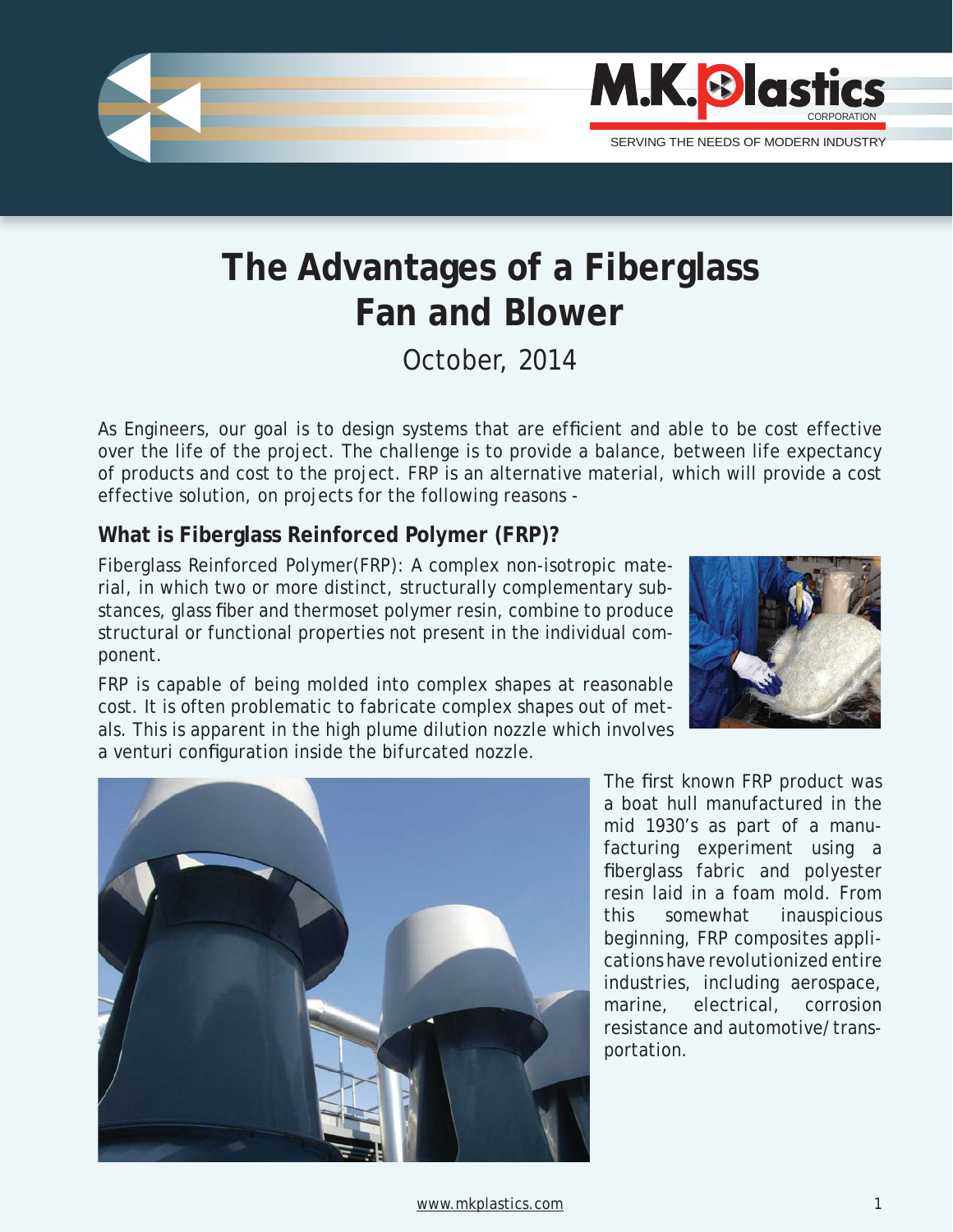

## **Typical Applications for FRP Fans**



Typical applications for FRP fans include any process in which corrosive fumes must be captured, moved, cleaned or vented. Fume–Scrubber systems will utilize FRP fans due to the very nature of high humidity and wet corrosive environment. Galvanizing and etching processes will utilize FRP fans in the exhaust hoods. Waste Water Treatment Plants, laboratory exhausts and chemical laden industrial processes.

## **A Competitive alternative to stainless steel**

FRP is an economical alternative to 304 series stainless steel and is significantly less expensive than 316 series stainless steel, Corrosion-Resistant Alloys or titanium. For example, the cost savings realized by using FRP rather than 316 Stainless steel in fan Class I construction is typically in the order 50%, 316 Stainless steel in fan Class III construction is typically in the order 75%. In addition to the economic advantage, FRP fans often provide better performance than special alloys in handling airstreams that are particularly corrosive to metals.



Fans made of rigid polyvinyl chloride (PVC) have an all-round corrosion resistance and generally cost less than fans manufactured from FRP. However PVC has two limiting physical characteristics severely limiting its use in fans. PVC becomes quite brittle at temperatures below freezing; PVC loses its' strength very rapidly with increasing temperatures, to the extent that make even ordinary summertime rooftop operation is marginal. Wheels sag and go out of balance, striking the housing.

Coated steel fans vary greatly in the degree of protection provided; cost is proportioned accordingly to the surface preparation required and type of coating applied. Coatings run the scale from little different than ordinary machinery enamel to baked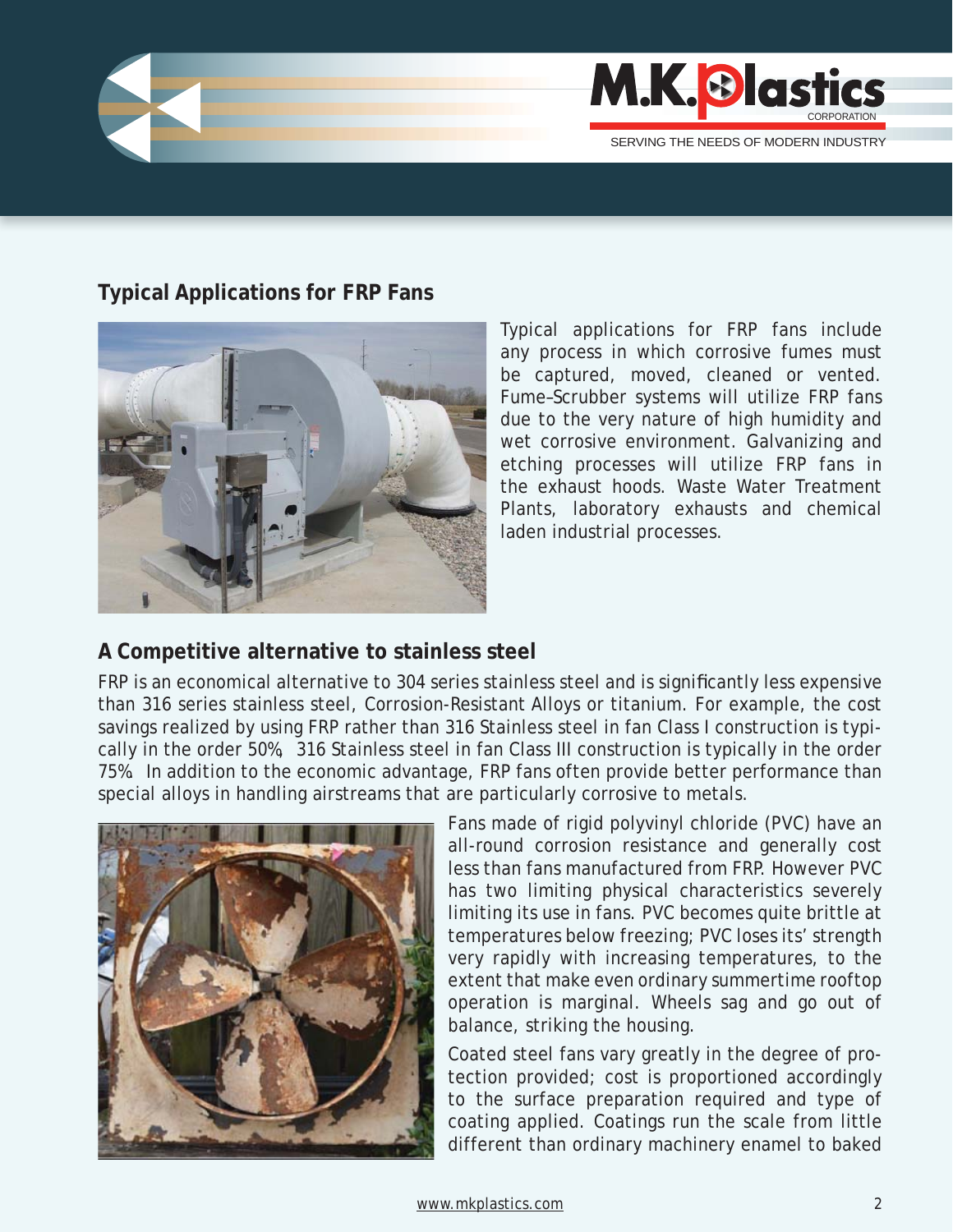

on phenolic applied to a sandblasted metal. Cost for coated fans range from 30% less than FRP fans for the lowest application of coated steel applied to about 50% more expensive for a high level of phenolic coating. Coated fans regardless of the stated level of corrosion resistance of the coating have the inherent failure. This inherent failure is due to the coating having the high possibility of a pin-hole fault occurring during application or damage associated with handling or use, which allows the environment to attack the base material. In some instances the high level coating may not be able to be applied to the fan wheel, thus exposing the heart of the fan to early failure and the client early and increased maintenance costs.



FRP fans are built with UV inhibitors and Antimony Trioxide is added to the resin and glass fibre to achieve Class I flame spread below 25. This ensures a life expectancy of the FRP material anywhere from 25 years to 50 years in any environment, when properly applied, installed and maintained.

While the benefits of FRP fans and blowers are many, note that the maximum temperature for FRP fans, depending on the corrosive constituent, is 250°F. For saturated airstreams, an optional resin based ceramic liner for the FRP is applied.

It is not recommended to use FRP fans and blowers directly in material handling applications.

### **Weight and Strength - A Comparison Between Steel and FRP**

When using FRP in the manufacture of fans and associated equipment, the strength to weight ratio of FRP are clear advantages when designing structural support as well as transportation and handling of the equipment.

With a thermal conductivity of only 4 BTU in./ (hrft<sup>2°</sup>F) compared to that of steel 323 BTU  $\ln$ . (hrft<sup>2°</sup>F), heat loss or the concern for condensation forming on material is almost eliminated, thus making FRP a favourable material in climates that vary greatly between summer and winter temperatures.

A comparison between fiberglass, steel and aluminum can be seen on the following page.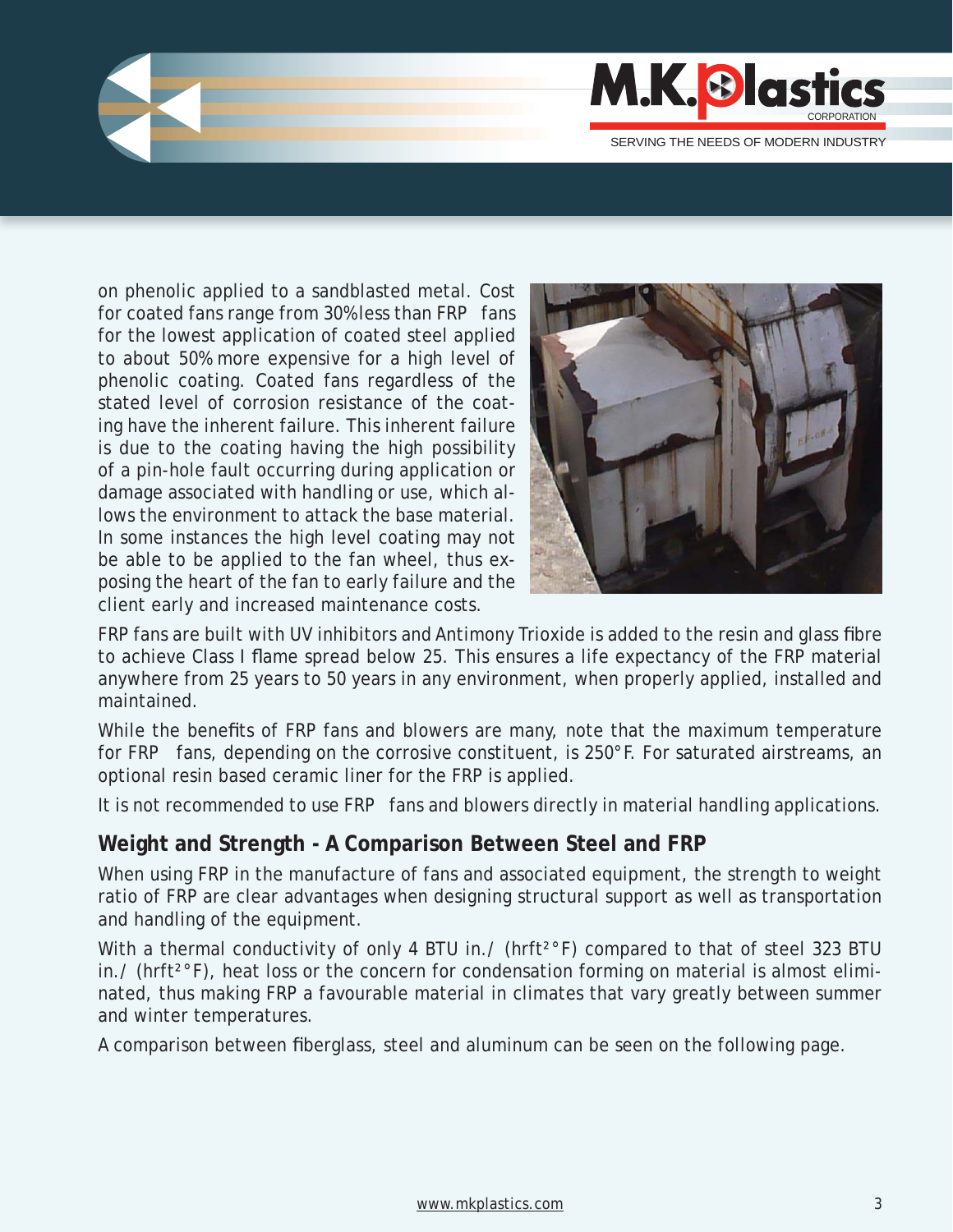

| Property                                          | FRP Composites<br><b>Pultruded GRFP</b> |                | <b>Steel</b><br>A 709 Grade<br>50 | Aluminum<br>6061-T651 &<br>$6061 - T6$ |
|---------------------------------------------------|-----------------------------------------|----------------|-----------------------------------|----------------------------------------|
| Density (lb/ft <sup>3</sup> )                     | $107 - 120$                             |                | 490                               | 169                                    |
| Tensile Strength (psi)                            | 30,000 (LW)                             | 7,000 (CW)     | 65,000                            | 45,000                                 |
| Tensile Modulus (x10 <sup>6</sup> psi)            | $2.8$ (LW)                              | $1$ (CW)       | 30                                | 10                                     |
| Flex Strength (psi)                               | 30,000 (LW)                             | 10,000<br>(CW) | 65,000                            | 45,000                                 |
| Flexural Modulus (x10 <sup>6</sup> psi)           | $1.8$ (LW)                              | $0.8$ (CW)     | 30                                | 10                                     |
| Thermal Conductivity {BTU<br>in./( $hrft^{2}$ F)} | 4                                       |                | 323                               | 1,160                                  |
| Thermal Expansion (x10 <sup>-6</sup> in./in/°F)   | $7$ to $8$                              |                | $6$ to $8$                        | 13                                     |

 $LW =$  Lengthwise /  $CW =$  Crosswise

References: Datasheets from www.matweb.com

Weight benefit of an FRP fan can range from 10% through to 30% weight advantage; the big range is due to the variance in fan size and comparable motor size. See chart below:

| <b>Propeller Fan Direct Drive Horizontal Mounted Fan</b> |                          |                         |                   |  |  |  |
|----------------------------------------------------------|--------------------------|-------------------------|-------------------|--|--|--|
|                                                          | Model AXPR 36" FRP       | SS-2-36 Model 36" Steel | Percentage Weight |  |  |  |
|                                                          | Fan and Impellor         | fan 17,116CFM           | Saving            |  |  |  |
| 18,094 CFM @ 0.3" W.G                                    | 135lbs Base Fan          | 159lbs Base Fan         | 15%               |  |  |  |
| Airfoil Centrifugal SWSI Class III Utility Fan           |                          |                         |                   |  |  |  |
|                                                          | Model DHK 3650 Class III | BAE-SW 365 Model Steel  | Percentage Weight |  |  |  |
|                                                          | FRP Fan and Impellor     | Fan Class III           | Saving            |  |  |  |
| 20,000 CFM @ 12" W.G                                     | 1265 Ibs Base Fan        | 1778 Ibs Base Fan       | 28%               |  |  |  |

## **FRP - Spark Resistant meeting AMCA Standard 99-0401-86**

AMCA "A" - All parts of the fan in contact with the air or gas being handled shall be made of nonferrous material.

M.K. Plastics belt driven FRP fans meet the AMCA"A" requirement, with an optional surface additive applied to the components in the airstream.

FRP material has good electrical insulation and dissipation properties which make the FRP fans suitable applications where corrosion resistance combined with spark resistance are required, for many spark resistant applications that do not deal with corrosion resistant requirements.

Resin/Glass composites are non-conductive materials, although high static electric charges can develop. Such static buildup is negated by using a conductive carbon graphite liner earthed outside the fan assembly.